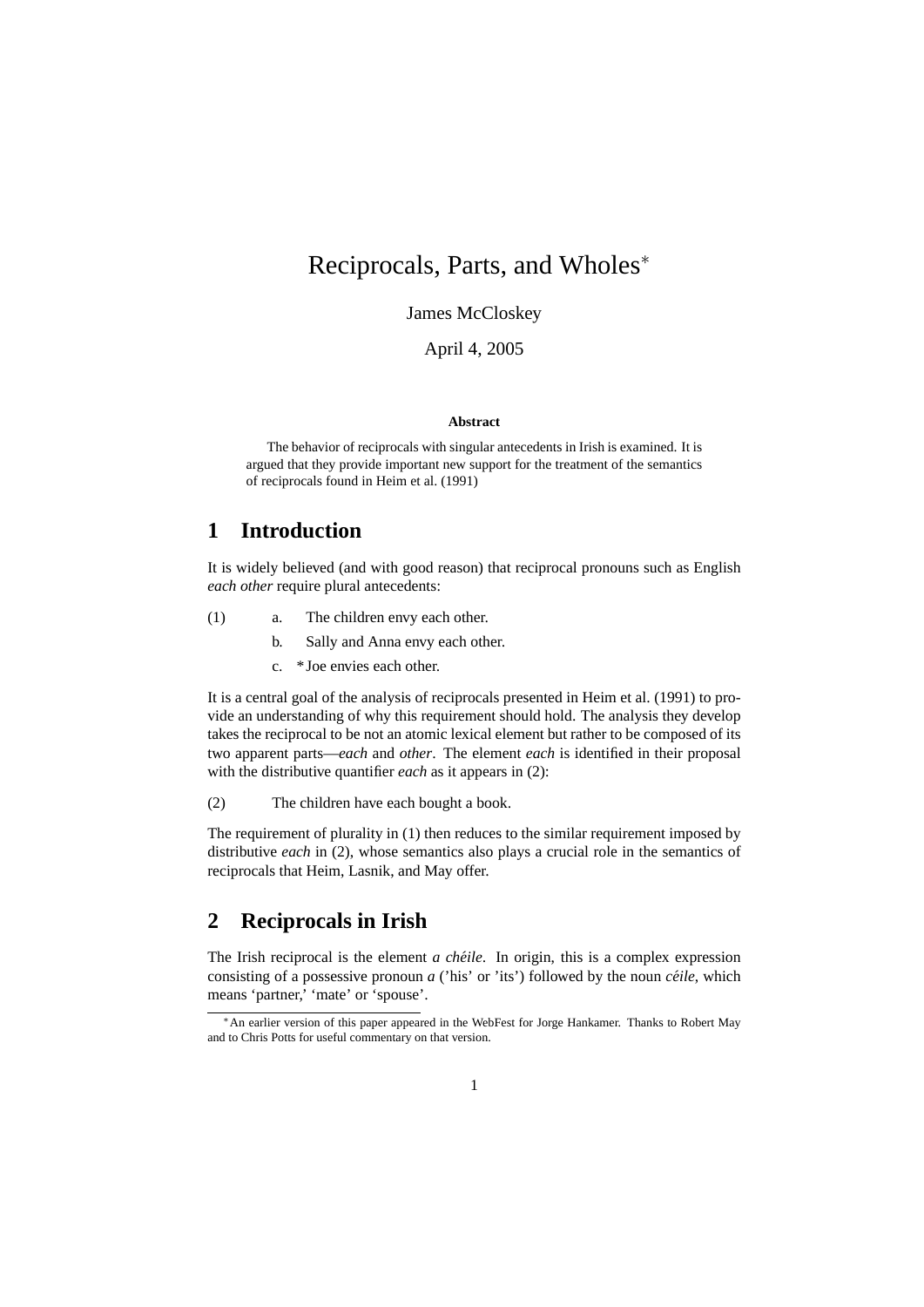(3) Chonaic siad a cheile. ´ saw they each other 'They saw each other.'

Although this decomposition is diachronically valid, it seems that in the modern language  $\alpha$  chéile is unanalyzable. The particle  $\alpha$  does not vary according to attributes of the antecedent (see (3) in which a retains its apparently singular form even in the presence of a plural antecedent); furthermore, the long [e:] characteristic of the noun  $c$  *céile* is reduced and neutralized in the reciprocal. There is, in any case, no (visible) sign of a marker of distributivity within the reciprocal. If one were pushed to provide a literal translation of the expression, it would be something like 'the other'.

The restrictions which limit the distribution of a chéile in Irish closely mirror those which govern the distribution of English reciprocals. I will not document this in detail here, but simply assert that the antecedent must be more prominent than the reciprocal and must be in a local relation with it. The issues that arise in cashing out such general statements are closely parallel, down to minute levels of detail, in Irish and in English. Some of the core patterns are illustrated very briefly in  $(4)$  and  $(5)$ .<sup>1</sup>

| (4) | Labhair siad le-n a chéile.<br>a.<br>spoke they with each other<br>They spoke to each other.' |                                                                                                                       |  |  |  |  |
|-----|-----------------------------------------------------------------------------------------------|-----------------------------------------------------------------------------------------------------------------------|--|--|--|--|
|     | b.                                                                                            | Cháin siad leabhair a chéile.<br>criticized they books each other<br>'They criticized each other's books.'            |  |  |  |  |
|     | c.                                                                                            | Shuigh siad in aice le-n a chéile.<br>they beside each other<br>sat<br>They sat beside each other.                    |  |  |  |  |
| (5) | a.                                                                                            | *Dúirt siad go raibh a chéile breoite.<br>said they COMP was each other ill<br>'They said that each other were ill.'  |  |  |  |  |
|     | b.                                                                                            | *Dúirt siad go bhfaca Eoghan a chéile.<br>said they COMP saw Owen each other<br>'They said that Owen saw each other.' |  |  |  |  |
|     |                                                                                               | So far the picture is a familiar one. Unexpectedly, however, the Irish reci                                           |  |  |  |  |

iprocal permits singular antecedents, at least in a range of circumstances. Examples on the model of (1c) are, of course, as ungrammatical in Irish as they are in English:

(6) \*Chonaic Eoghan a cheile. ´ saw Owen each other 'Owen saw each other.'

Consider, though, the examples in  $(6)$ – $(12)$  (all attested in published texts):

<sup>&</sup>lt;sup>1</sup>There is, though, no requirement that the antecedent precede the reciprocal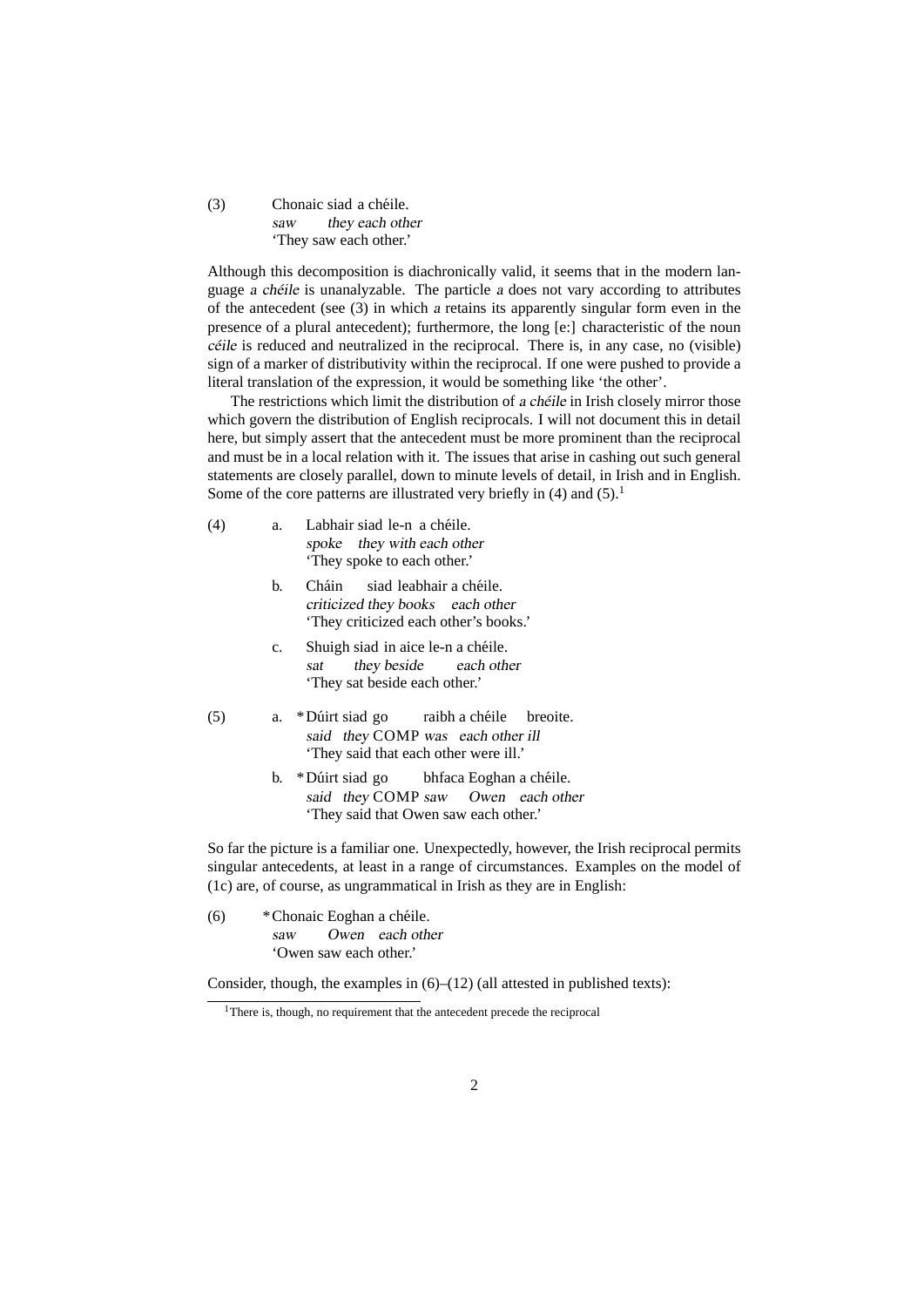| (7) | D'fhill Sáile a clóca ar a chéile.                 |
|-----|----------------------------------------------------|
|     | folded Sally her cloak on each other               |
|     | 'Sally folded her cloak up (lit.: on each other).' |

- (8) Dhún sé an páipéar ar a chéile. closed he the paper on each other 'He closed the paper up (lit. on each other).'
- (9) D'fhill sé an nóta ar a chéile. folded he the note on each other 'He folded the note up (lit. on each other).'
- (10) Chas sí an léine ar a chéile. turned she the shirt on each other 'She folded the shirt.'
- (11) D'fháisg sí a béal ar a chéile. squeezed she her mouth on each other 'She squeezed her lips together.'
- $(12)$ was her teeth (coll.sg.) beating a cár ag greadadh ar a cheile. ´ on each other 'Her teeth were chattering.'
- $(13)$ if I-keep my mouth on each other choinním mo bhéal ar a chéile 'If I keep my mouth shut.'

The interesting property of  $(6)$ – $(12)$  is that even though they all involve singular antecedents, they are still reciprocal in their interpretation (the translations in terms of 'each other' are not entirely fanciful). The reciprocal relations involved though, are not reciprocal relations which hold among individuals conceived of as indivisible wholes. They are rather reciprocal relations which hold among parts of an individual whole. The folding of a cloak, of a piece of paper, or of a shirt (as in (6)–(9)) involves conceiving of the cloak, shirt, or sheet of paper as a set of parts, each of which is brought into contact with the other. Similarly in  $(10)$ – $(12)$ , the antecedent noun is singular *(béal*) meaning 'mouth', *cár* meaning 'set of teeth' or 'jaw'), but the interpretation again crucially involves reciprocal relations among parts of a whole.

It becomes clearer that this is the right interpretation of the semantics when one notices examples like  $(13)^2$ 

 $(14)$ the hounds tearing gadhair ag streachailt an ghiorria bocht ó the hare poor from each other chéile 'the hounds tearing the poor hare apart'

 $^{2}$ In (13)–(15), the (prosodically weak) initial *a* of *a chéile* is elided following the long vowel of the preposition.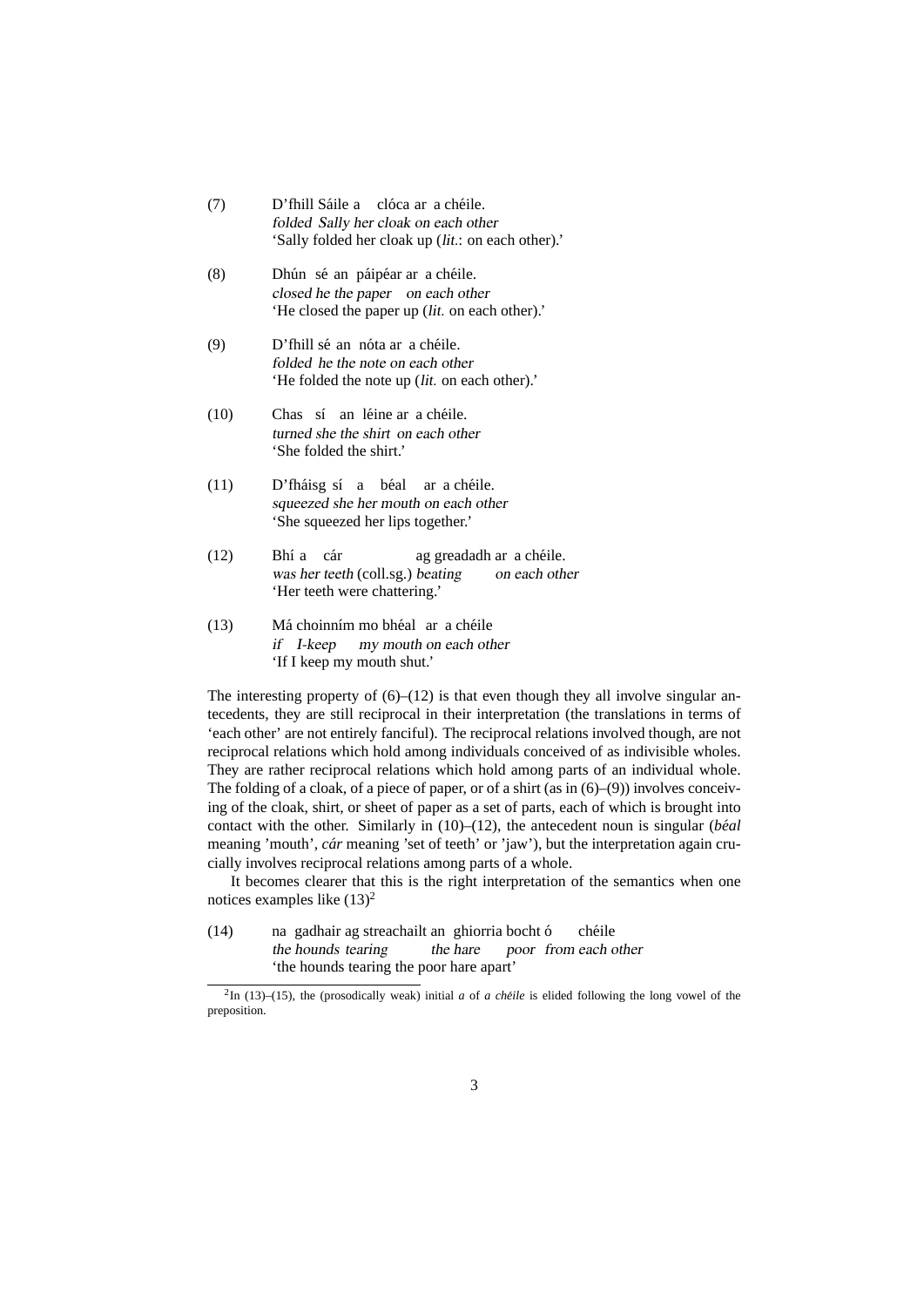| (15) | scar                           | sé ó | chéile                                     |  | an páipéar rua |  |  |  |
|------|--------------------------------|------|--------------------------------------------|--|----------------|--|--|--|
|      |                                |      | separated he from each other the paper red |  |                |  |  |  |
|      | 'He tore the red paper apart.' |      |                                            |  |                |  |  |  |

(16) go COMP was it disconnected from each other raibh sí scoite o´ chéile 'that it had been broken apart'

In these cases, the English translation which most naturally renders the Irish reciprocal is the lexical item *apart*, an element which (on this use at least) requires reference to an individual conceived of as a sum of its parts, and which further requires that those parts be in motion outwards and away from one another. If something breaks, falls, comes, or blows apart, then each part of that thing must be in motion away from each other part.

The preposition  $\acute{o}$  meaning 'from' denotes motion away from the point of view. When it governs the reciprocal, then, it will denote reciprocal motion of parts outward from some central point of view—a very close approximation to the meaning of English *apart*. Naturally enough, different prepositions, when they govern the reciprocal, will yield interpretations which cannot be rendered by way of English *apart*, but which still entail reciprocal relations among parts of the whole. This possibility is illustrated for the preposition *ar*, corresponding very roughly to English 'on', in (16):

- $(17)$  a. is the house fallen down on each other an teach titithe anuas ar a chéile 'The house has fallen in on itself.'
	- b. bhí sé ina chodladh casta ar a chéile was he asleep turned on each other 'He was asleep, curled up (on himself).'
	- c. gach putóg im every gut in-my belly twisted on each other bolg casta ar a cheile ´ 'every gut in my belly twisted up'
	- d. Tiocfaidh an cnámh in a chéile will-come the bone in each other 'The bone will knit.'

All of these examples have natural interpretations involving reciprocal relations among parts of a whole. In (16), each part of the house has fallen in towards each other part; in (17) the sleeper has each part of his body turned in towards each other part; in (18) each part of the gut is twisted towards each other part, and in (19) each part of the bone joins each other part.

What are we to make of all of this?

These observations suggest in the first place that there is no necessary or general requirement that reciprocal anaphors take only plural antecedents. Reciprocal anaphors may have singular antecedents in at least one circumstance—when that singular antecedent can be interpreted as a sum of parts and reciprocity can be asserted to hold of relations holding among those parts.